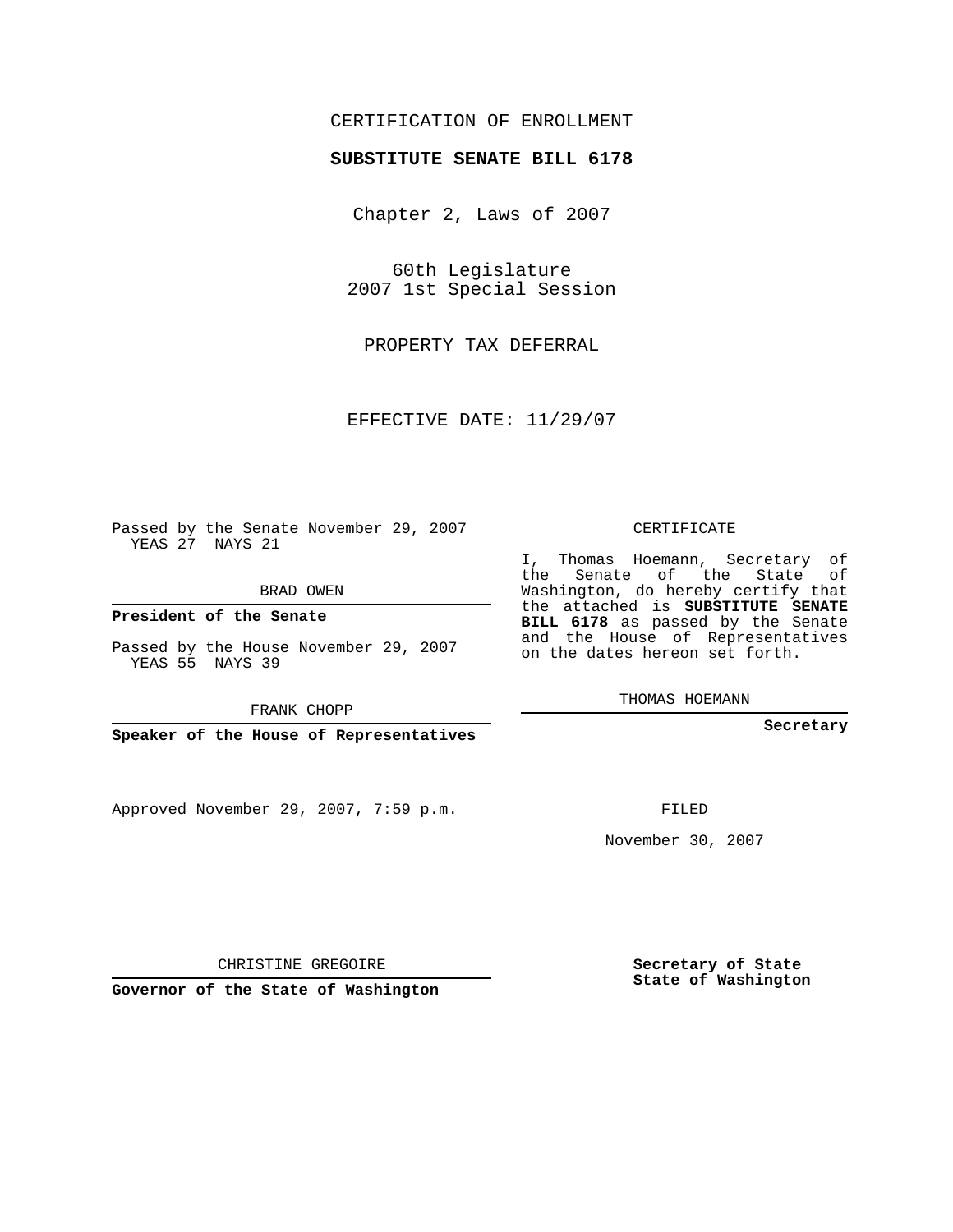## **SUBSTITUTE SENATE BILL 6178** \_\_\_\_\_\_\_\_\_\_\_\_\_\_\_\_\_\_\_\_\_\_\_\_\_\_\_\_\_\_\_\_\_\_\_\_\_\_\_\_\_\_\_\_\_

\_\_\_\_\_\_\_\_\_\_\_\_\_\_\_\_\_\_\_\_\_\_\_\_\_\_\_\_\_\_\_\_\_\_\_\_\_\_\_\_\_\_\_\_\_

Passed Legislature - 2007 1st Special Session

## **State of Washington 60th Legislature 2007 1st Special Session**

**By** Senate Committee on Ways & Means (originally sponsored by Senators Kauffman, Haugen, Rasmussen, Franklin, Brown, Eide, Rockefeller, Kline, Kilmer, Prentice, Hargrove, Shin, Berkey, Oemig and McAuliffe; by request of Governor Gregoire)

READ FIRST TIME 11/29/07.

 AN ACT Relating to providing a fifty percent property tax deferral for households with income of fifty-seven thousand dollars or less; adding a new chapter to Title 84 RCW; creating new sections; providing an expiration date; and declaring an emergency.

BE IT ENACTED BY THE LEGISLATURE OF THE STATE OF WASHINGTON:

 NEW SECTION. **Sec. 1.** (1) The legislature finds that there are an increasing number of economic and financial pressures causing hardships to many homeowners in the state of Washington. The legislature finds that the current housing crisis is a key barometer of the insecure economic situation facing working Washington families. The legislature finds that, among those hardships, increases in property taxes lead to undue stress on family budgets causing some homeowners to be at risk of losing their homes. The legislature finds that financial practices nationwide have led to an increasingly destabilized housing market across the country with impacts now being felt here in Washington. The legislature further finds that by establishing a property tax deferral program homeowners will be able to remain in their homes. The legislature further finds that acting now to stabilize the housing market is an important public purpose.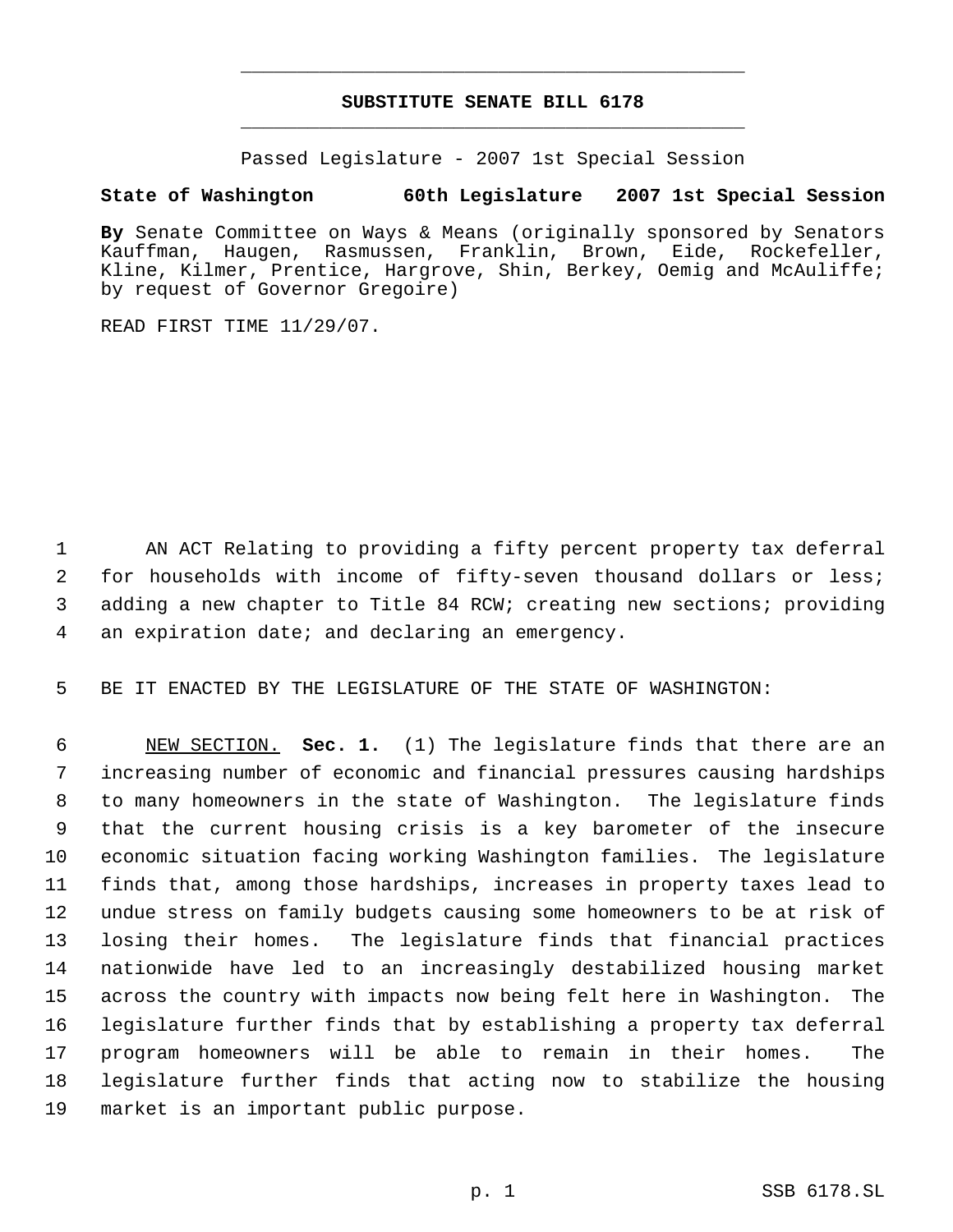(2) It is the intent of the legislature to: (a) Provide a property tax safe harbor for families in economic crisis; and (b) prevent existing homeowners from being driven from their homes because of overly burdensome property taxes.

 NEW SECTION. **Sec. 2.** A claimant may defer payment of fifty percent of special assessments or real property taxes, or both, in any year in which all of the following conditions are met:

 (1) The special assessments or property taxes must be imposed upon a residence that was occupied by the claimant as a principal place of residence as of January 1st of the year in which the assessments and taxes are due, subject to the exceptions allowed under RCW 84.36.381(1);

 (2) The claimant must have combined disposable income, as defined in RCW 84.36.383, of fifty-seven thousand dollars or less in the calendar year preceding the filing of the declaration;

 (3) The claimant must have paid one-half of the total amount of special assessments and property taxes listed on the tax statement for 18 the year in which the deferral claim is made;

 (4) A deferral is not allowed for assessments or taxes levied in the first five calendar years in which the person owns the residence;

 (5) The claimant who defers payment of special assessments or real property taxes, or both, under this section must also meet the conditions of RCW 84.38.030 (4) and (5);

 (6) The total amount deferred by a claimant under this chapter must not exceed forty percent of the amount of the claimant's equity value 26 in the claimant's residence;

 (7) The claimant may not defer taxes under both this chapter and chapter 84.38 RCW; and

 (8) In the case of deferred special assessments, the claimant must have opted for payment of the assessments on the installment method if this method was available.

 NEW SECTION. **Sec. 3.** The definitions in RCW 84.38.020 apply to this chapter. For purposes of this chapter, references to "this chapter" in any of the definitions in RCW 84.38.020 shall be interpreted to refer to chapter 84.-- RCW (this chapter), unless the context clearly requires otherwise.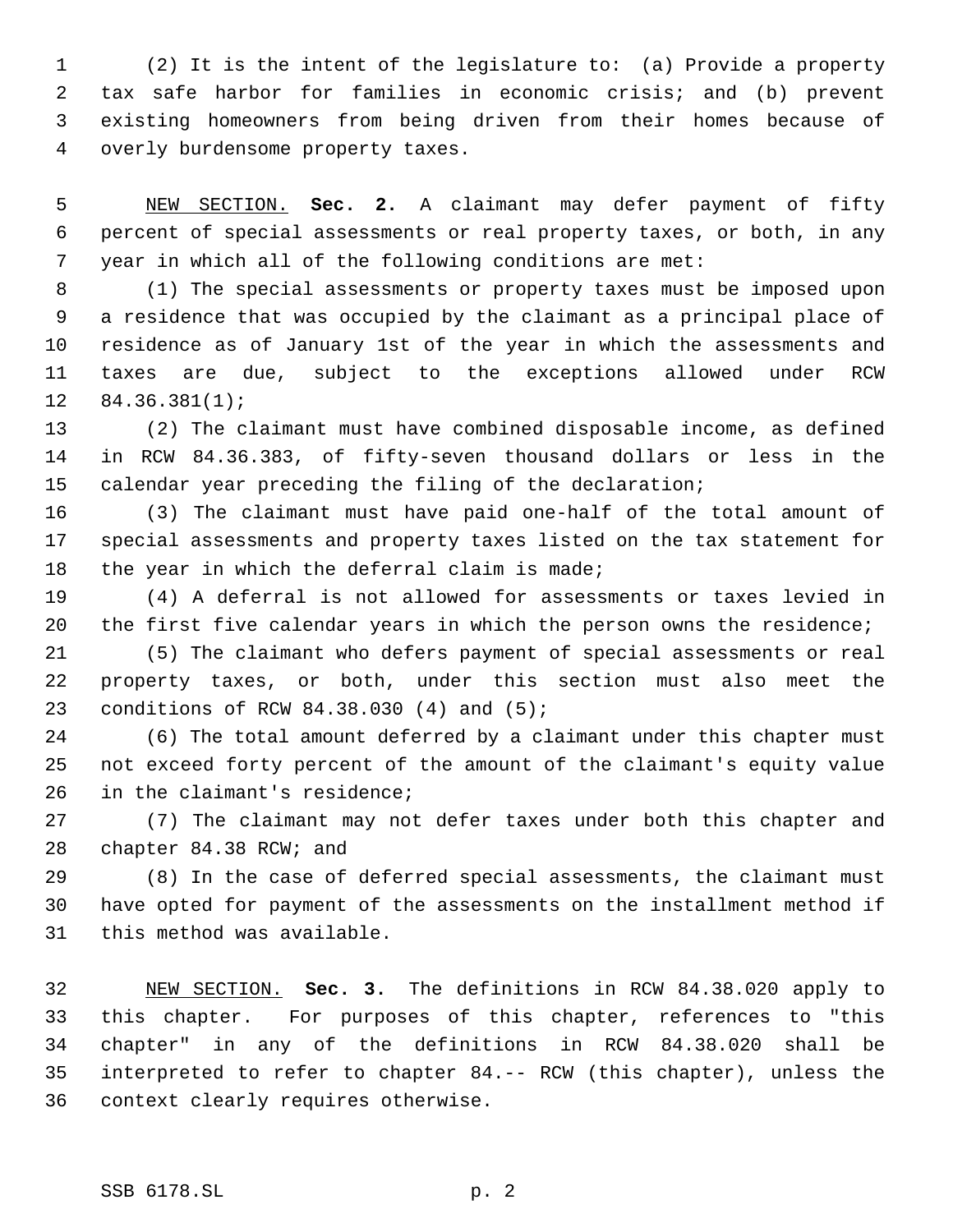NEW SECTION. **Sec. 4.** (1) Each claimant electing to defer payment of special assessments or real property tax obligations, or both, under this chapter shall file with the county assessor, on forms prescribed by the department and supplied by the assessor, a written declaration thereof. The declaration to defer special assessments and/or real property taxes for any year shall be filed no later than the first day of September of the year for which the deferral is sought: PROVIDED, That for good cause shown, the department may waive this requirement.

 (2) The declaration shall designate the property to which the deferral applies, and shall include a statement setting forth (a) a list of all members of the claimant's household, (b) the claimant's equity value in his or her residence, (c) facts establishing the eligibility for the deferral under the provisions of this chapter, and (d) any other relevant information required by the rules of the department. Each copy shall be signed by the claimant subject to the penalties as provided in chapter 9A.72 RCW for false swearing.

 (3) The county assessor shall determine if each claimant shall be granted a deferral for each year but the claimant shall have the right to appeal this determination to the county board of equalization, in accordance with the provisions of RCW 84.40.038, whose decision shall be final as to the deferral of that year.

 NEW SECTION. **Sec. 5.** (1) The provisions of RCW 84.38.050(1)(b) apply to declarations to defer special assessments or property taxes, or both, for all years following the first year.

 (2) The provisions of RCW 84.38.070 apply to claimants ceasing to reside permanently on the property for which the declaration to defer is made between the date of filing the declaration and December 15th of that year.

 NEW SECTION. **Sec. 6.** A person's right to defer special assessments or property tax obligations, or both, under this chapter may not be reduced by contract or agreement.

 NEW SECTION. **Sec. 7.** Whenever a person's special assessment or real property tax obligation, or both, is deferred under the provisions of this chapter, the amount deferred and required to be paid pursuant to RCW 84.38.120 shall become a lien in favor of the state upon his or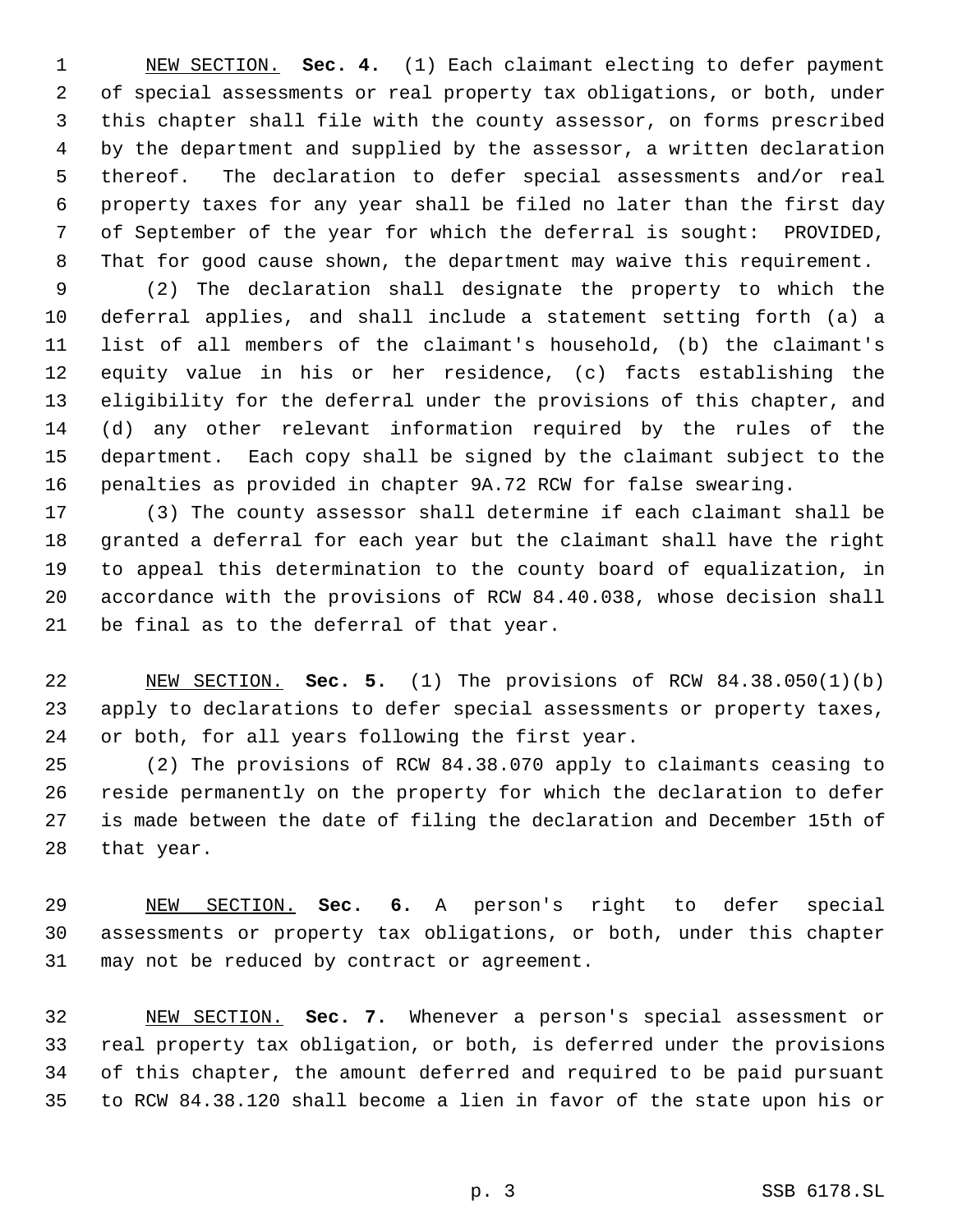her property and shall have priority as provided in chapters 35.50 and 84.60 RCW: PROVIDED, That the interest of a mortgage or purchase contract holder who requires an accumulation of reserves out of which real estate taxes are paid shall have priority to said deferred lien. This lien may accumulate up to forty percent of the amount of the claimant's equity value in said property and the rate of interest shall be an average of the federal short-term rate as defined in 26 U.S.C. Sec. 1274(d) plus two percentage points. The rate set for each new year shall be computed by taking an arithmetical average to the nearest percentage point of the federal short-term rate, compounded annually. That average shall be calculated using the rates from four months: January, April, and July of the calendar year immediately preceding the new year, and October of the previous preceding year. The interest shall be calculated from the time it could have been paid before delinquency until said obligation is paid. In the case of a mobile home, the department of licensing shall show the state's lien on the certificate of ownership for the mobile home. In the case of all other property, the department of revenue shall file a notice of the deferral with the county recorder or auditor.

 NEW SECTION. **Sec. 8.** Special assessments or real property tax obligations, or both, deferred under this chapter shall become payable together with interest as provided in section 7 of this act:

 (1) Upon the sale of property which has a deferred special assessment lien or real property tax lien, or both, upon it;

 (2) Upon the death of the claimant with an outstanding deferred special assessment lien or real property tax lien, or both, except a surviving spouse who is qualified under this chapter may elect to incur the special assessment lien or real property tax lien, or both, which shall then be payable by that spouse as provided in this section;

 (3) Upon the condemnation of property with a deferred special assessment lien or real property tax lien, or both, upon it by a public or private body exercising eminent domain power, except as otherwise provided in RCW 84.60.070; or

 (4) At such time as the claimant ceases to reside permanently in the residence upon which the deferral has been granted.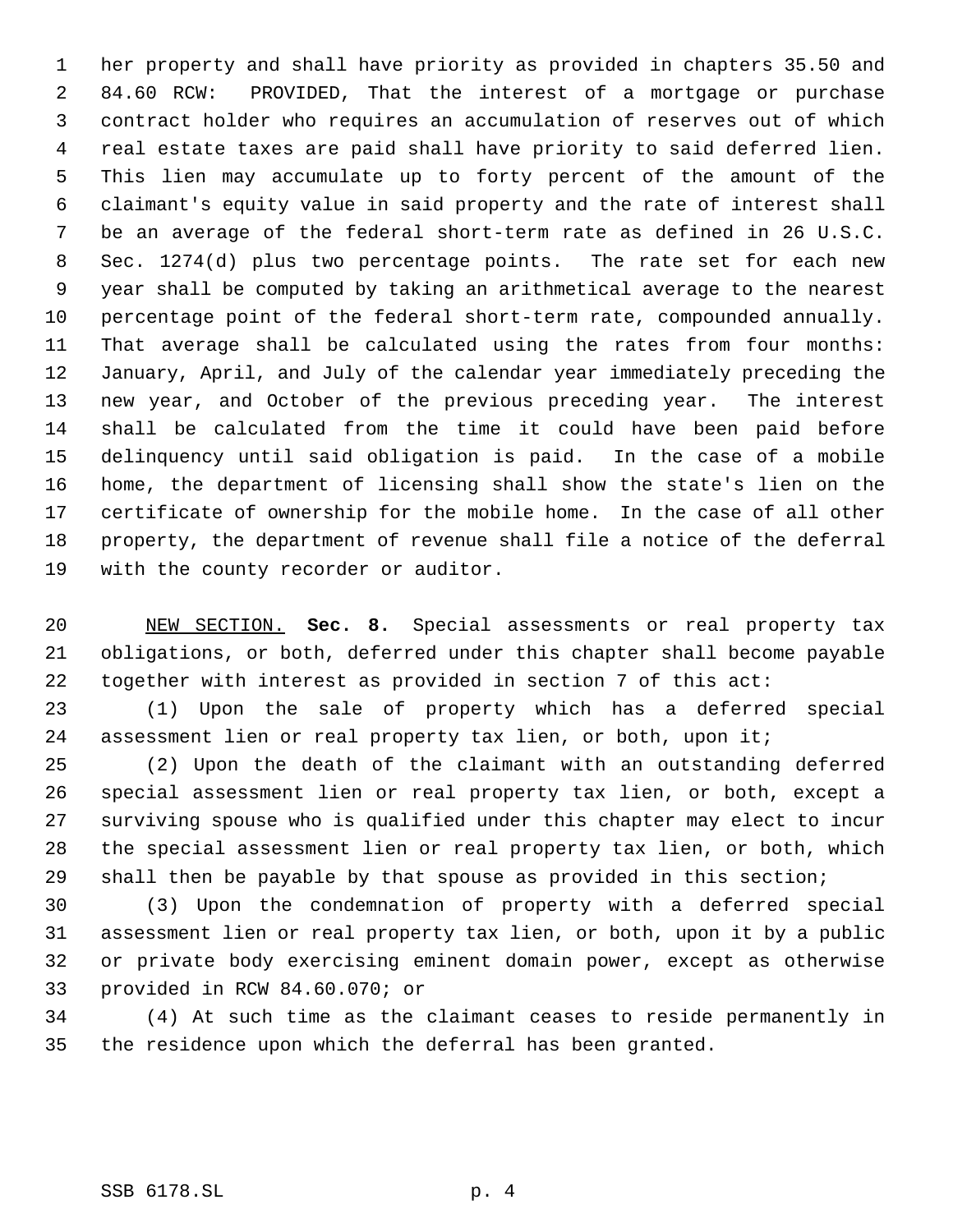NEW SECTION. **Sec. 9.** The provisions of RCW 84.38.110, 84.38.120, 84.38.140, 84.38.150, 84.38.160, 84.38.170, and 84.38.180 apply to this chapter to the extent that they do not conflict with the provisions of this chapter. For purposes of this chapter, references to "this chapter" in any of the statutes listed in this section shall be interpreted to refer to chapter 84.-- RCW (this chapter) unless the context clearly requires otherwise.

 NEW SECTION. **Sec. 10.** Sections 1 through 9 of this act constitute a new chapter in Title 84 RCW.

 NEW SECTION. **Sec. 11.** If any provision of this act or its application to any person or circumstance is held invalid, the remainder of the act or the application of the provision to other persons or circumstances is not affected.

 NEW SECTION. **Sec. 12.** This act applies to taxes due and payable after April 30, 2008, and thereafter.

 NEW SECTION. **Sec. 13.** (1) During calendar year 2011, the joint legislative audit and review committee shall review the property tax deferral program under chapter 84.-- RCW (sections 1 through 9 of this act). The department of revenue and county assessors shall provide the committee with any data within its purview that the committee considers necessary to conduct the review. By December 1, 2011, the joint legislative audit and review committee shall report to the legislature the results of its review.

 (2) As part of its review under subsection (1) of this section, the committee shall study and report on:

 (a) The effectiveness of the property tax deferral program in assisting families in economic distress in remaining in their homes;

 (b) The effectiveness of the property tax deferral program in decreasing the default rate on residential mortgages for the statewide population within the income threshold of the program;

 (c) The number of potential participants per thousand population by geographic region;

 (d) The ratio of actual deferral program participants to potential deferral program participants by geographic region;